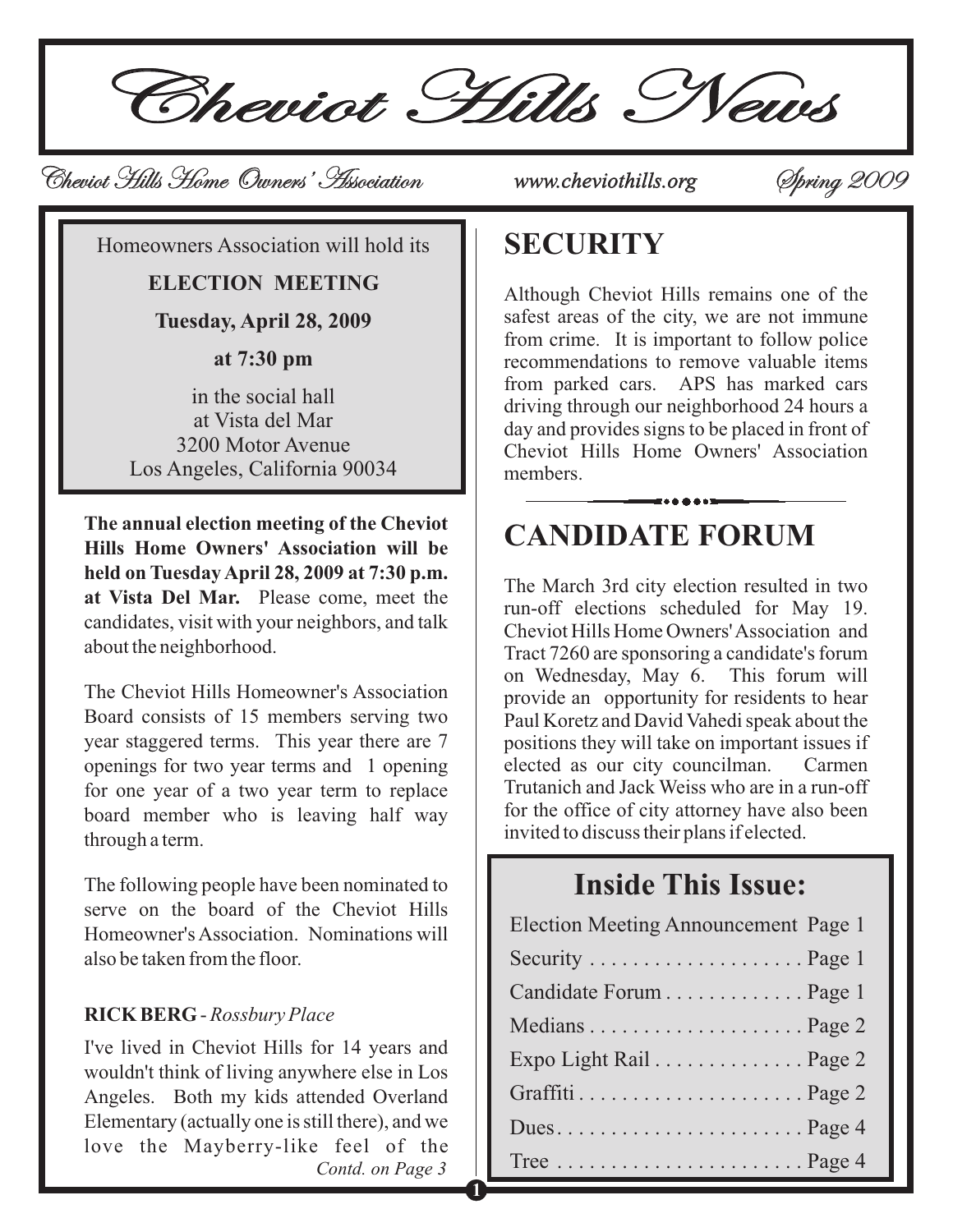## **MEDIANS**

As you may have noticed, at long last the medians on Motor Avenue are nearing completion. On Motor by the Cheviot Hills Rec Center they are being planted with jacaranda trees. When fully planted we think that they will provide an attractive gateway and accent to our neighborhood. Many thanks to community members, including in particular Marc Roggenkamp and Lucie Bava, for their hard work, creative thinking and perseverance in working with the City to have these plantings completed.

# **CHEVIOT HILLS HOMEOWNERS' ASSOCIATION WEBSITE**

*Please visit our website: www.cheviothills.org*

# **GRAFFITI**

Recently some graffiti has appeared in the neighborhood, especially in the area near the Dunleer bridge to Palms Park. The city has been very responsive to requests for graffiti removal. You can notify the city at the website LACity.org or by phone at 310-444-0701.

**2**

# **PLEASE SUPPORT LOCAL BUSINESSES**

It goes without saying that our restaurants and businesses along Pico, as well as those on Motor south of the 10, are assets to our neighborhood. Our quality of life would suffer if one or more of those restaurants or businesses was forced to close its doors as a result of the current economic climate.

The economy is placing a strain on these businesses. We are hearing it from business owners and their patrons. When you make choices on where to eat out, where to dry clean your clothes, where to buy childrens' books, etc., please remember our many fine local options and consider that staying and buying local is an investment in the quality of life of Cheviot Hills.

# **EXPO LIGHT RAIL**

Thanks to all of you who took the time to submit comments regarding the Expo Phase 2 Draft Environmental Impact Report. We will continue updating you about the impact of our letters and the progress of the project.

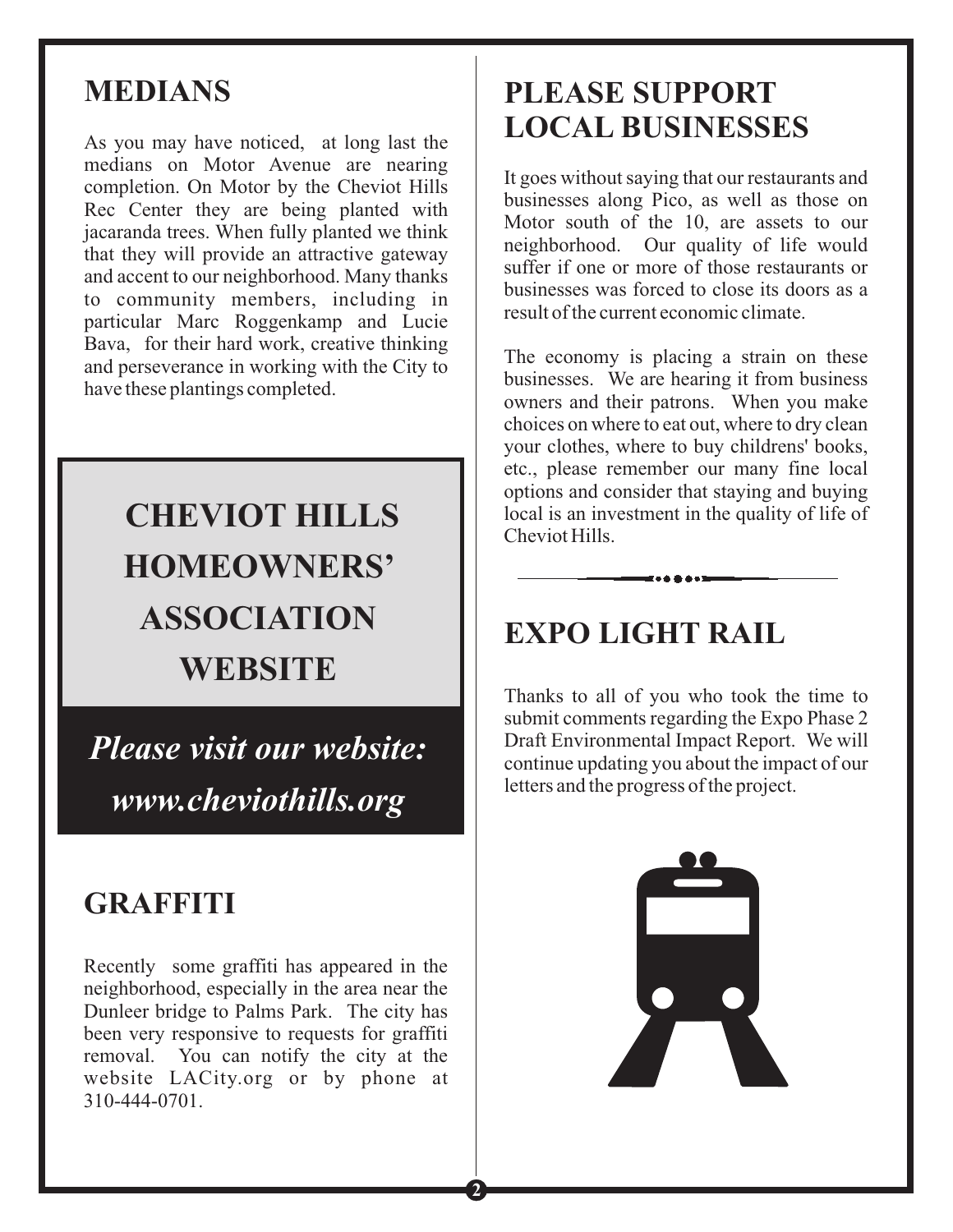*Annual Election Meeting Contd. from Page 1* neighborhood. I've never served on the Homeowner's Board, but am genuinely impressed with the Association's outreach in the neighborhood, and its thoughtful response to local issues of traffic, growth and crime. I'd love to contribute to more of that effort.

#### - **MARK HUBERMAN** *Haddington Drive*

I have lived in Cheviot Hills since 1967. I believe it is important for The Cheviot Hills Homeowner's Association to support the opinions of the majority of the membership. I think Cheviot Hills is a wonderful community to live in and it is important to preserve its present character. I am a current board member and previously served on the board for the 2006-2007 session. I was a member of the traffic committee for several years.

#### - **KEVIN HUGHES** *Haddington Drive*

My wife and I have lived in Cheviot for eleven years. I am a Century City lawyer and an Overland parent. I have served on the CHHOA Board for six years, and as President for the past four years. I have worked to establish and maintain a coalition of neighboring homeowners' associations to address issues like Century City development, traffic mitigation, and Light Rail. I am proud to say that our Board has been conscientiously transparent and democratic, that we have attempted to represent all corners of the neighborhood, that our meetings have been productive and lively, while remaining neighborly, respectful and civil, and that our engagement with issues has been marked not by the sort of knee-jerk opposition and canned outrage that is often associated with HOAs, but rather by thoughtful analysis and (wherever possible) collaboration.

#### **TONY PADILLA** - *Northvale Road*

I have been a member of the CHHA board since 2002. I moved into Cheviot with my family in 1997 and reside on Northvale Road. I was raised in the Los Angeles basin and graduated from UCLA in 1977. My interests on the board include working on the soundwall issues along the MTA right of way, and I support Neighbors for Smart Rail's efforts on light rail concerns.

#### **STEVE POMPAN** - *Club Drive*

My wife Lisa and I have lived on Club Drive in Cheviot Hills for 22 years.

We have two daughters and have been deeply involved and committed to their public school experience at Overland, Palms and Hamilton High School.

We are involved in an organized close knit "neighborhood watch" program. I am an avid tennis player and golfer. I lobbied the City Recreation Department to step up the cleaning of our first rate tennis courts as they had become too dirty and hazardous. They are following through with more regular attention to the courts. I served as President of the Rancho Park Golf Club the last two years and am on the Board of Directors of the Sinai Temple Men's Club. I am a professional Financial Advisor at CitiSmithBarney in Westwood. I love the community and feel I can best improve it by participating and representing the Cheviot Hills Homeowners Association.

#### **GREG PULIS** - *Dunleer Drive*

I have been a resident of Cheviot Hills for 14 years and live with my family on Dunleer Drive. Currently I serve as Traffic Committee Chair of the CHHA, a role that I have played